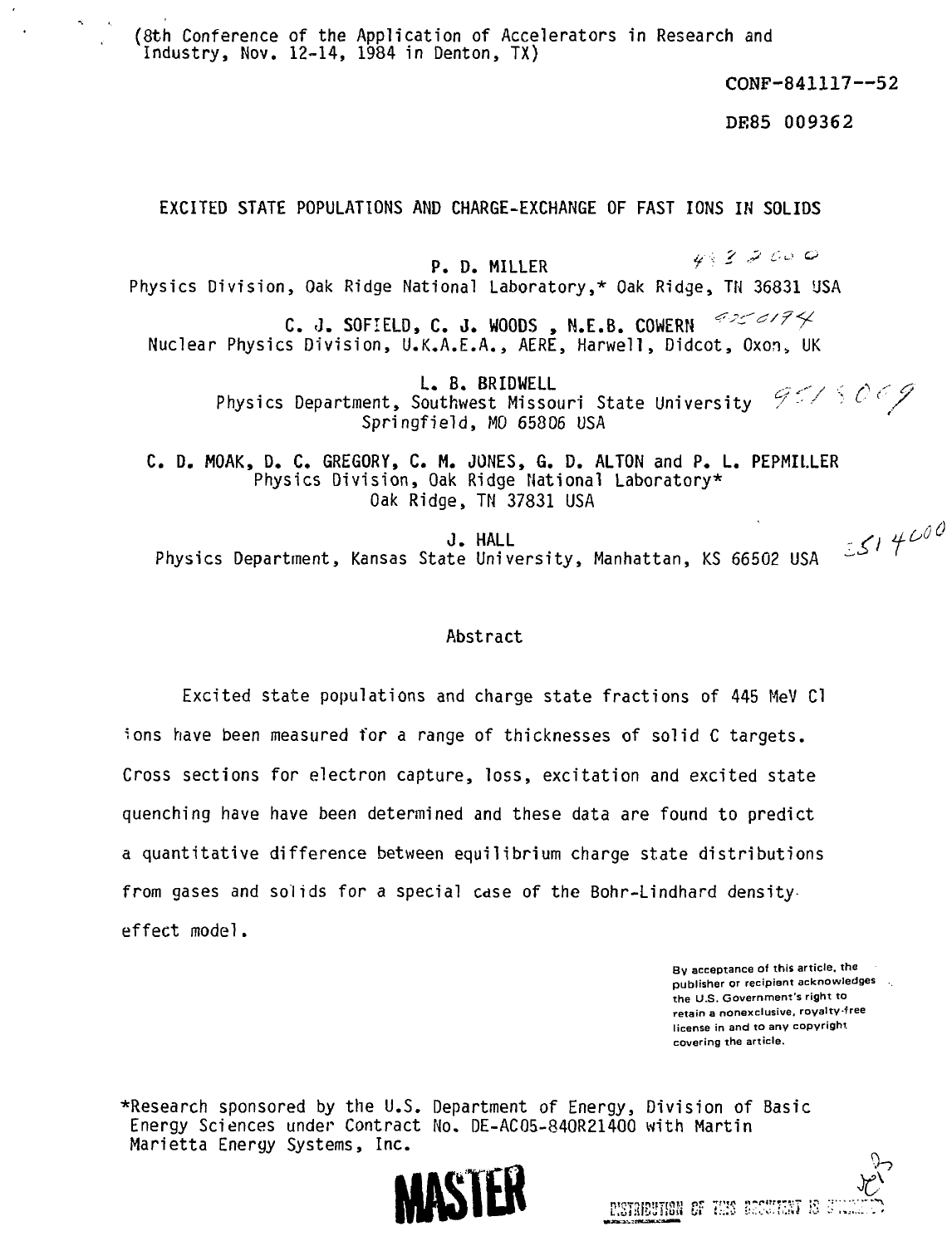## 1. Introduction

It is experimentally observed that when fast heavy ions pass through equilibrium thicknesses of gas or solid targets, the charge state distribution is richer in the higher charge states for solid targets than for gases. This density effect on charge state distributions is thought to arise as a consequence of the much shorter intercollision times in solids relative to gases. Two models, not mutually exclusive, have been proposed to account for this effect based on the consequences of these short intercollision times. The Bohr-Lindhard [1] model emphasized the rapid collisionai ionization in a solid of excited states formed by electron capture or excitation. This process leads to an increase in the loss probability and a decrease in the capture probability for an ion traversing a solid relative to an ion traversing a gas target. Grodzins [2] proposed a model in which multiple vacancies with lifetimes in excess of the solid target transit time build up by collisions too rapid to allow projectile deexcitation; the projectile then changes cnarge after leaving the target by Auger emission.

If we choose a sufficiently high energy projectile where the bare nucleus and one electron ions dominate the charge state distribution, then Auger emission becomes negligible. If we then measure the capture, excitation, ionization, and quenching cross sections, we can calculate the charge state distributions for a solid and for a gas and infer the density effect in a case where the Betz-Grodzins mechanism is essentially absent.

-2-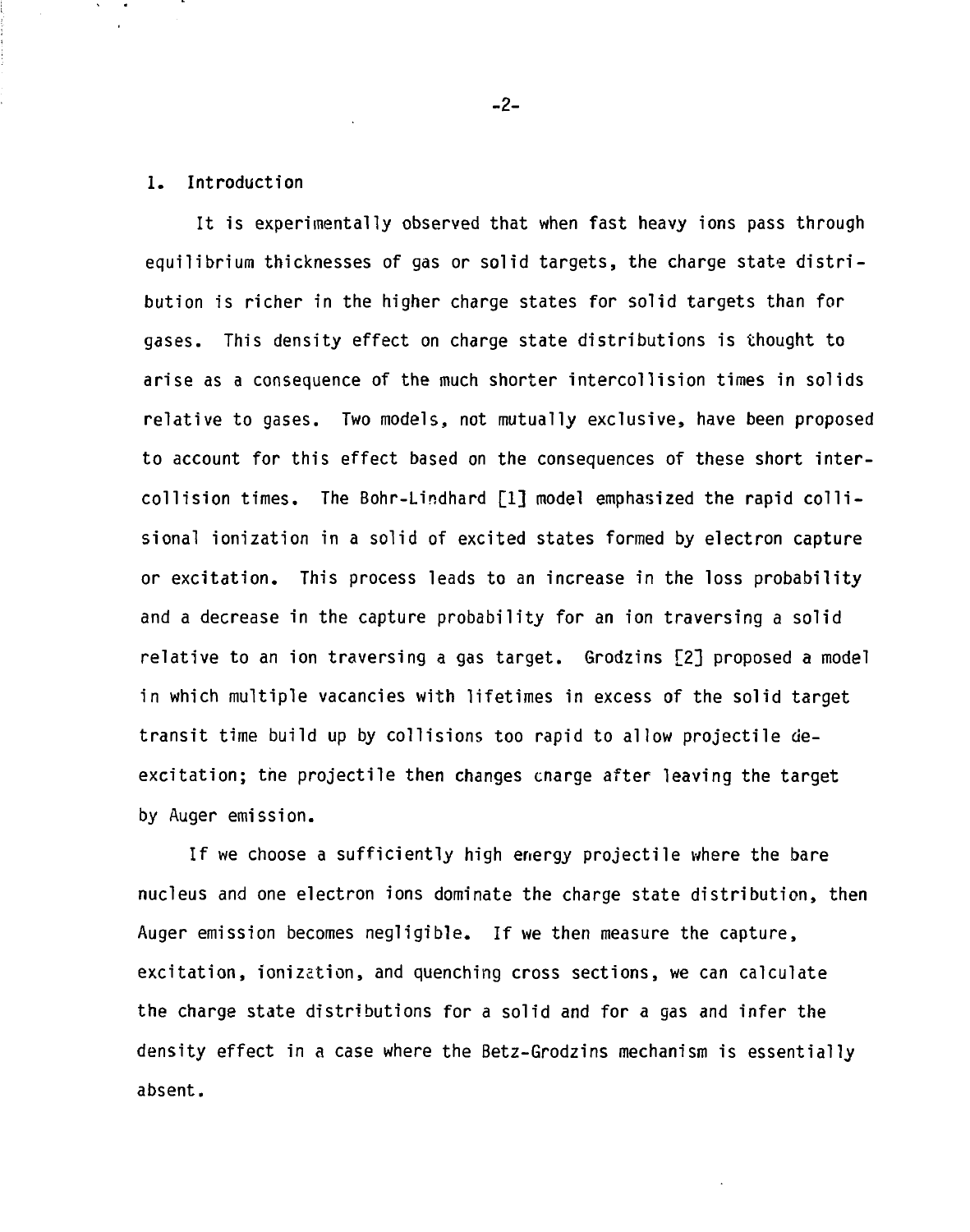The case chosen was 445 MeV Cl ions (12.7 MeV/amu) passing through a range of thicknesses of carbon foils. The incident ions were  $Cl^{16+}$  and C1<sup>17+</sup>. The range of carbon foil thicknesses was from 6 to 400  $\mu$ qms/cm<sup>2</sup> or from  $\sim$ 12 to 800 atoms/ $A^2$ . For each foil and charge state two measurements were made (1) the charge state distribution of ions leaving the foil was determined by electrostatic analysis using a position sensitive detector. (2) Excited state fractions were determined using a Si(Li) detector to measure the total intensity of  $Ly_{\alpha}$  and  $Ly_{\beta}$  photons. The field of view of the detector was such as to observe decays from the exit of the foil to a point sufficiently down stream to include decay from states as high as about 16p. The detector resolution including Doppler spread was ~150 eV so that Ly<sub> $\alpha$ </sub> and Ly<sub>B</sub> transitions at 2.9 and 3.4 keV respectively could be well resolved, and higher Lyman series lines could oe detected but not resolved. The efficiency-solid angle product was measured in place with a well calibrated  $Fe<sup>55</sup>$  source. Beam charge was integrated and the previously measured charge state distributions were used to derive absolute excited state fractions. An example of this data for incident  $Cl^{16+}$  is shown in fig. 1.

This non-eqilibrium charge state and excited state fraction data was then fitted by a set of rate equations following the method discussed by Datz [3] and by Betz and Grodzins [2].

$$
\frac{d\varphi_{j}}{dx} = \sum_{j \neq j} (\varphi_{j} \sigma_{ji} - \varphi_{i} \sigma_{ij})
$$
 (1)

The measured charge state and excited state fractions  $\phi_i$  and their errors,

-3-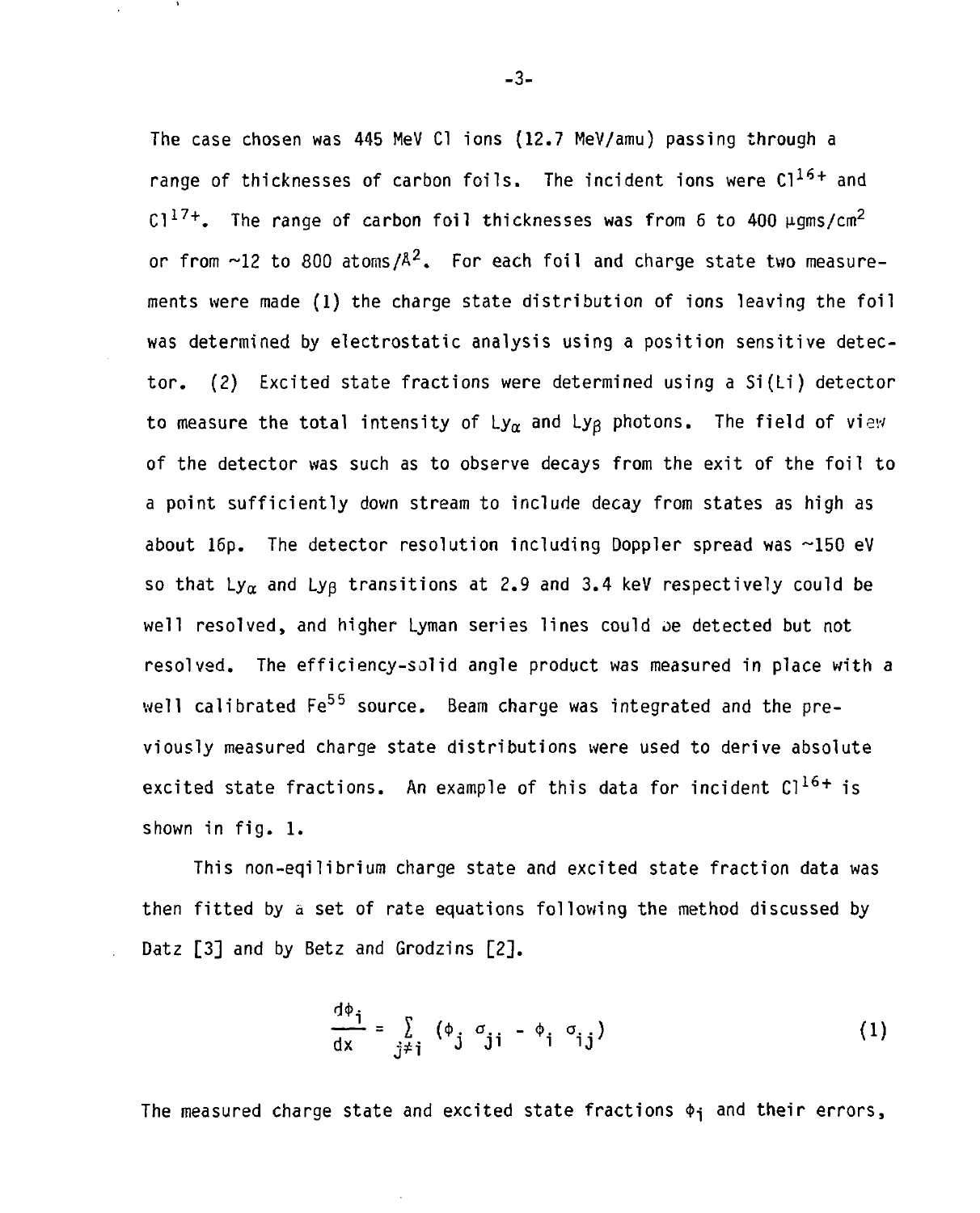including statistical errors and target thickness uncertainties, thus, were used with a non-linear least squares fitting routine to derive the state-changing cross sections,  $\sigma_{ij}$  and their errors. These results are given in table 1.

Before discussing the density effect we may compare these measured cross sections to some theoretical predictions. Gillespie [4] has recently given Born approximation calculations of ionization and excitation of fast H-like ions colliding with He, N, and Ar. The cross sections were scaled as  $6^2/\text{Z}_t^2$ , where  $\text{Z}_t$  is the appropriate He, N, or Ar nuclear charge. These estimates are included in table 1 were appropriate. The ionization cross sections for excited states was simply estimated by the Bohr [5] result

$$
\sigma_{n \to \infty} = n^2 \sigma_{1S \to \infty^*}
$$

Electron capture cross sections have been calculated using Eichler's [6] code for the Eickonal approximation. Capture was calculated separately for capture from the C target K shell and L shell. The  $Z_2$ parameter of Eichler's calculations was chosen following Slater's rule. The electron screening parameter  $\theta$  was calculated according to Eichler's prescription. The effective screened target charge  $Z_t$  was chosen as 3.25 for capture from the target K shell and 1 for the capture from the target L shell so as to give good agreement between previous gas target total capture cross sections [7,8] and the total capture cross section of the Eickonal approximation. The capture probability to different excited states is seen to be in reasonable accord with the data, table 1.

- 4-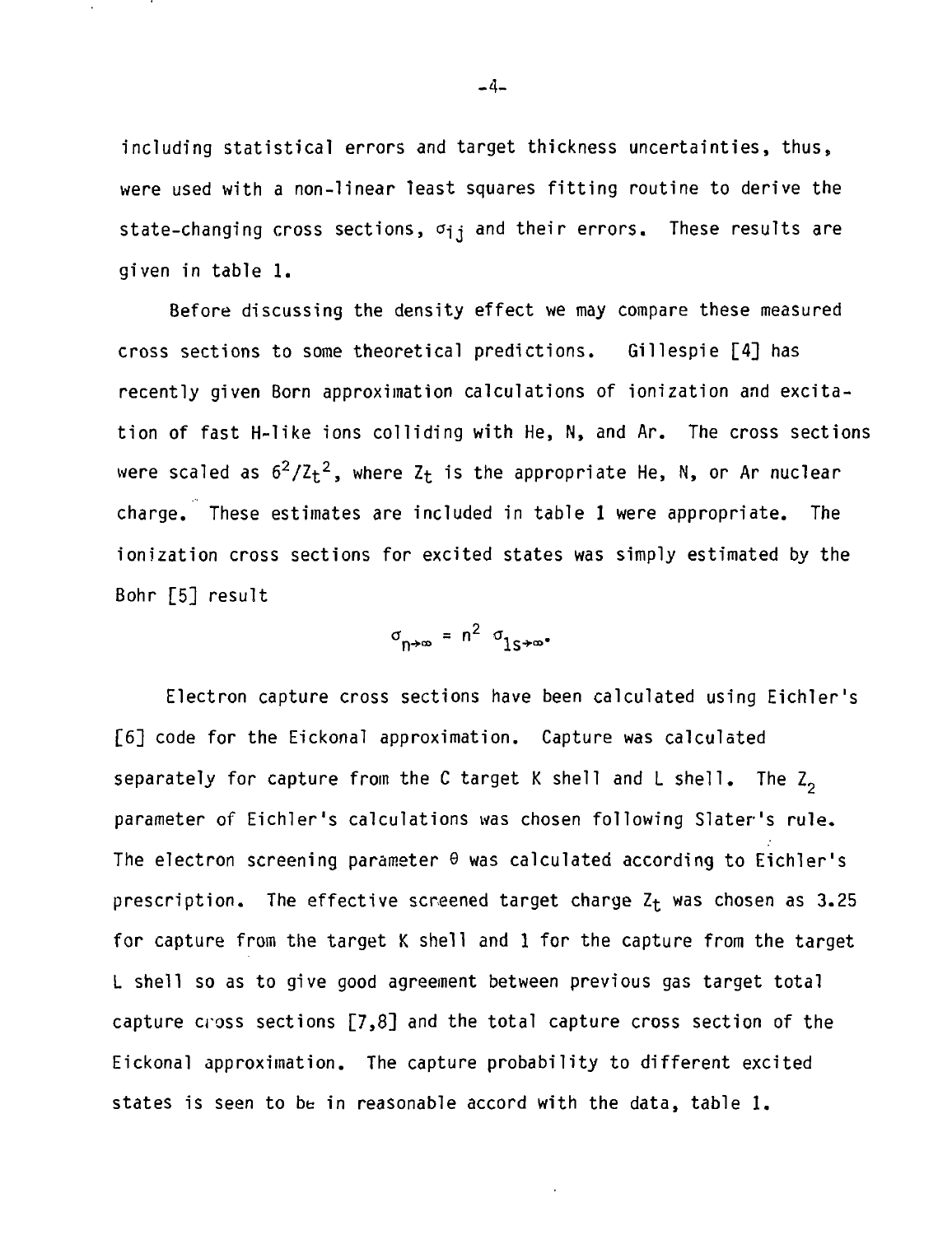Using these experimentaly determined cross sections, we can calculate the solid target equilibrium charge state distributions  $(d\phi_i/dx = 0$  in eq. (1) These fractions are the large carbon thickness values shown by the solid curves in fig. 1. Likewise, the gas equilibrium fractions can be estimated by assuming that the excited state ionization probability is small compared to the radiation or de-excitation probability. This condition can be simulated in eq. (1) by setting the excited state ionization cross sections to zero and letting the de-excitation cross sections approach asymptotically high values. The resulting equilibrium fraction for gases are the values at large carbon thicknesses shown as dashed lines in fig. 1.

In conclusion, cross sections for electron capture, loss, and excitation; and cross section limits for excited state quenching have been determined for 12.7 MeV/amu Cl ions incident on C foils. It has been shown that for tnis case where Auger emission is negligible these cross sections lead to a sizeable density effect on charge state distributions which is consistent with the emphasis placed on excited state ionization by the Bohr-Lindhard model.

- [1] N. Bohr and J. Lindhard, Kgl. Danske Vindenskab. Selskab, Mat.-Fys. Medd. 26, No. 12 (1954).
- [2] H. D. Betz, Rev. Mod. Phys. 44 (1972) 465.
- [3] S. Datz et al., Phys. Rev. A2 (1970) 430.
- [4] G. H. Gillespie, Phys. Rev. A16, 943 (1977): Phys. Rev. A18, 1967 (1973); Phys. Rev. A22, 454 (1980).
- [5] N. Bohr, Kgb. DanskeVidenskab. Selskab., Mat.-Fys. Medd. 18, No. 8, (1943).

-5-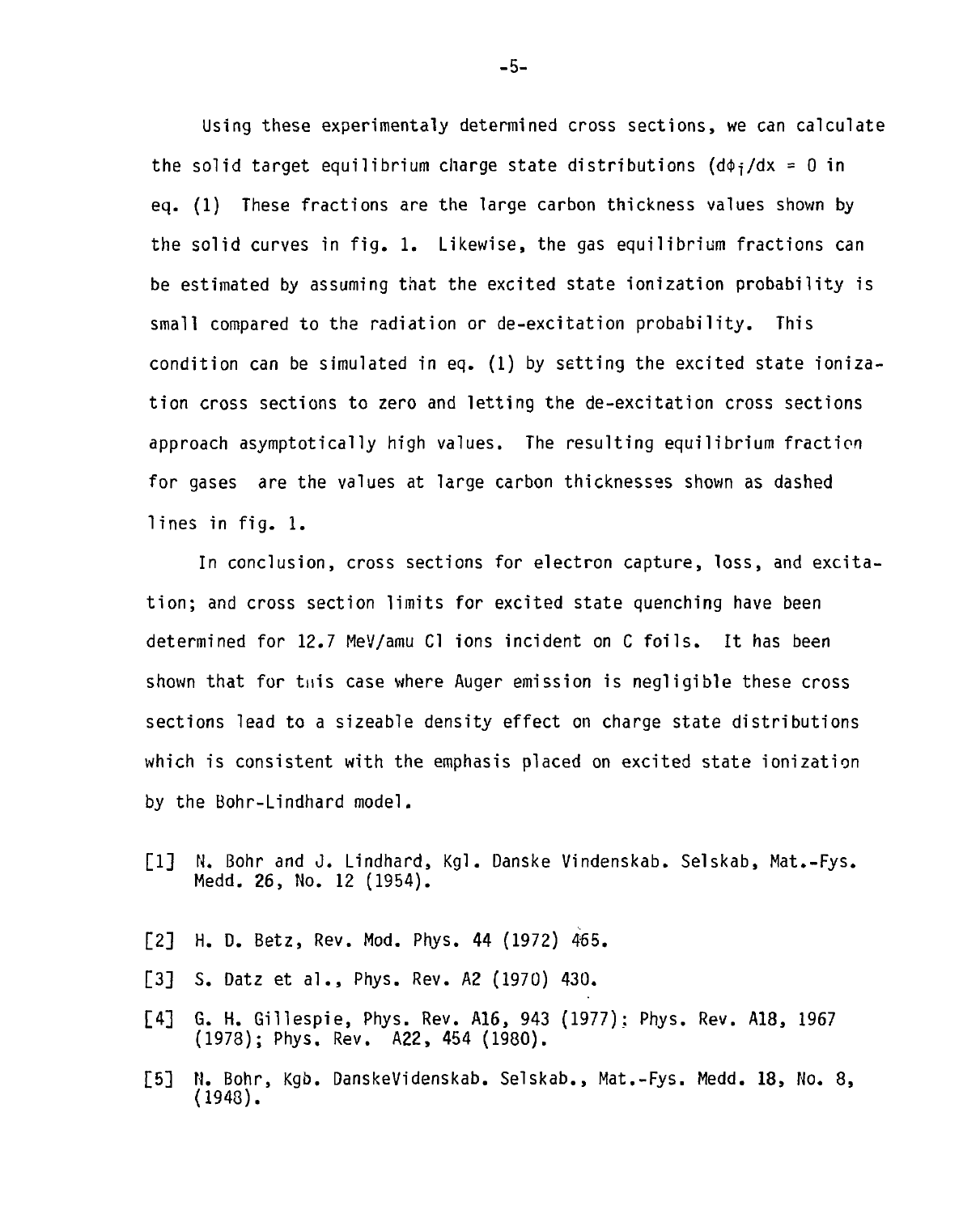[6] J.K.M. Eichler, Phys. Rev. A23, 498 (1981); J.K.M. Eichler and F. T. Chan, Phys. Rev. A20, 104 (1979).

 $\sim$ .,

- [7] N.E.B. Cowern, C. 0. Woods, and C. J. Sofield, to be published in Nuclear Instruments Methods.
- [8] N.E.B. Cowern et al., Proceedings of **the 10th** International Conference on Atomic Collisions in Solids, July 13-22, 1983, Bad Iburg, F.R. Germany.

## **DISCLAIMER**

**This report was prepared as an account of work sponsored by an agency of the United States Government. Neither the United States Government nor any agency thereof, nor any of their employees, makes any warranty, express or implied, or assumes any legal liability or responsi**bility for the accuracy, completeness, or usefulness of any information, apparatus, product, or **process disclosed, or represents that its use would not infringe privately owned rights. Reference herein to any specific commercial product, process, or service by trade name, trademark, manufacturer, or otherwise does not necessarily constitute or imply its endorsement, recommendation, or favoring by the Uniied States Government or any agency thereof. The views and opinions of authors expressed herein do not necessarily state or reflect those of the** United States Government e- any agency thereof.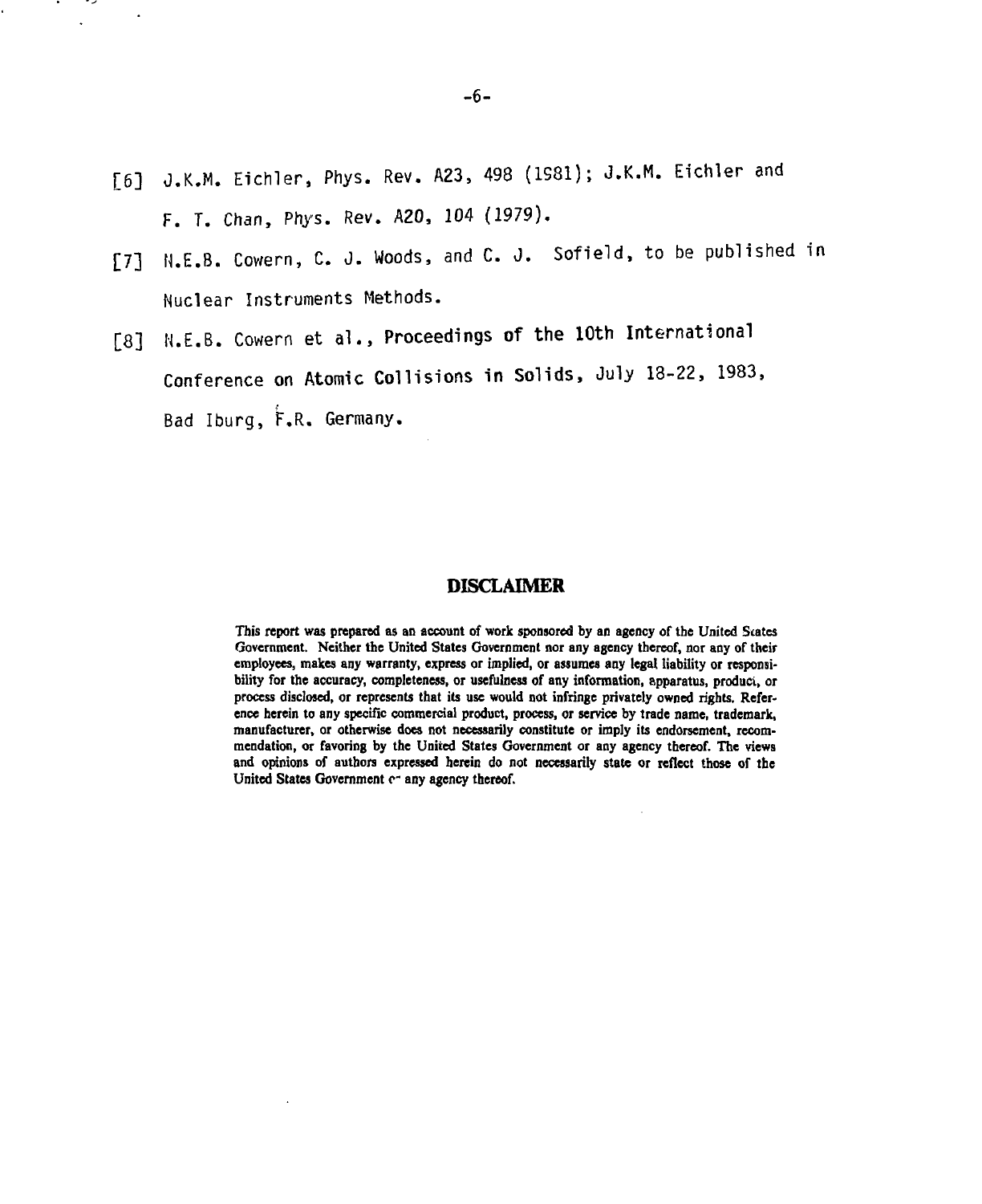| Process                                                                                                                                            | Experiment |       |                     | Theory        |
|----------------------------------------------------------------------------------------------------------------------------------------------------|------------|-------|---------------------|---------------|
| $\sigma$ <sub>16</sub> +17                                                                                                                         | 1.23       |       | 0.03<br>土口          | 1.8           |
| $\sigma_{16(2p+3d)+17}$                                                                                                                            | 12.0       |       | $\pm$ 9.0           | 7.2 to 16.0*  |
| $\sigma_{16(3p) \rightarrow 17}$                                                                                                                   |            |       | $30.0 \pm 100.0$    | 16.0          |
| $\sigma_{17\times16}$ <sup>t</sup>                                                                                                                 |            |       | $0.61 \pm 0.1$      | 0.84          |
| $\sigma_{17\rightarrow16(2p+3d)}$                                                                                                                  |            |       | $0.23 \pm 0.04$     | $0.3, 0.05**$ |
| $\sigma_{16(1s) \rightarrow 16(2p+3d)}$                                                                                                            | 0.28       |       | 0.02<br>$\pm$ $\pm$ |               |
| $\sigma$ 17+16(3p)                                                                                                                                 | 0.06       |       | $\pm 0.02$          | 0.1           |
| $\sigma_{16(1s) \to 16(3p)}$                                                                                                                       |            |       | $0.04 \pm 0.01$     |               |
| $\sigma$ <sub>16</sub> (2 <sub>p+3d</sub> ) + 16(1s)                                                                                               | 0.0        |       | $\pm$ 8.0           |               |
| $\sigma_{16(3p)\text{+}16(1s)}$                                                                                                                    | 0.0        | $\pm$ | 90.0                |               |
| $\sigma_{16(1s)+16(2s,2p)}$                                                                                                                        |            |       |                     | 1.2           |
| $\sigma_{16(1s) \rightarrow 16(3s,3p,3d)}$                                                                                                         |            |       |                     | 0.22          |
| *Bohr $n^2$ scaling of $\sigma_{16(1s)}$ by $2^2$ and $3^2$<br><sup>†</sup> All states<br>** $\sigma$ <sub>17→2p</sub> , $\sigma$ <sub>17,3d</sub> |            |       |                     |               |

 $\sim$ 

 $\sim 10^{11}$  m  $^{-1}$ 

Table 1. Cross Sections for 445 MeV Cl Ions (Units  $10^{-3}$   $\lambda^2$ /C Atom)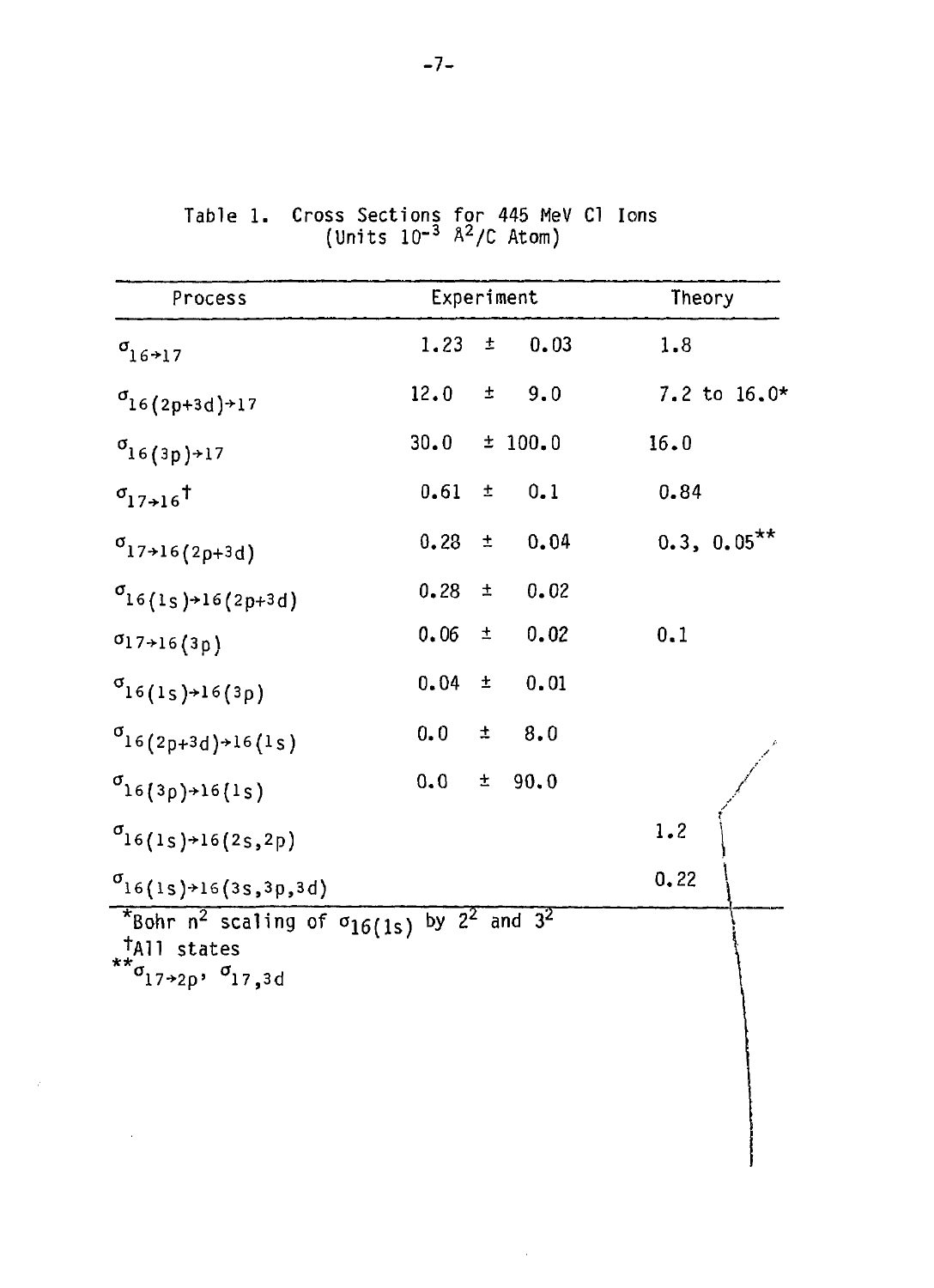Fig. 1 - Excited state and charge fractions from C foils versus foil thickness for  $Cl^{16+}$  ion incident. Also shown are the fits to the data using the cross sections of table 1. The calculated gas target equilibrium values are indicated by dashed lines.

 $\frac{1}{2}$